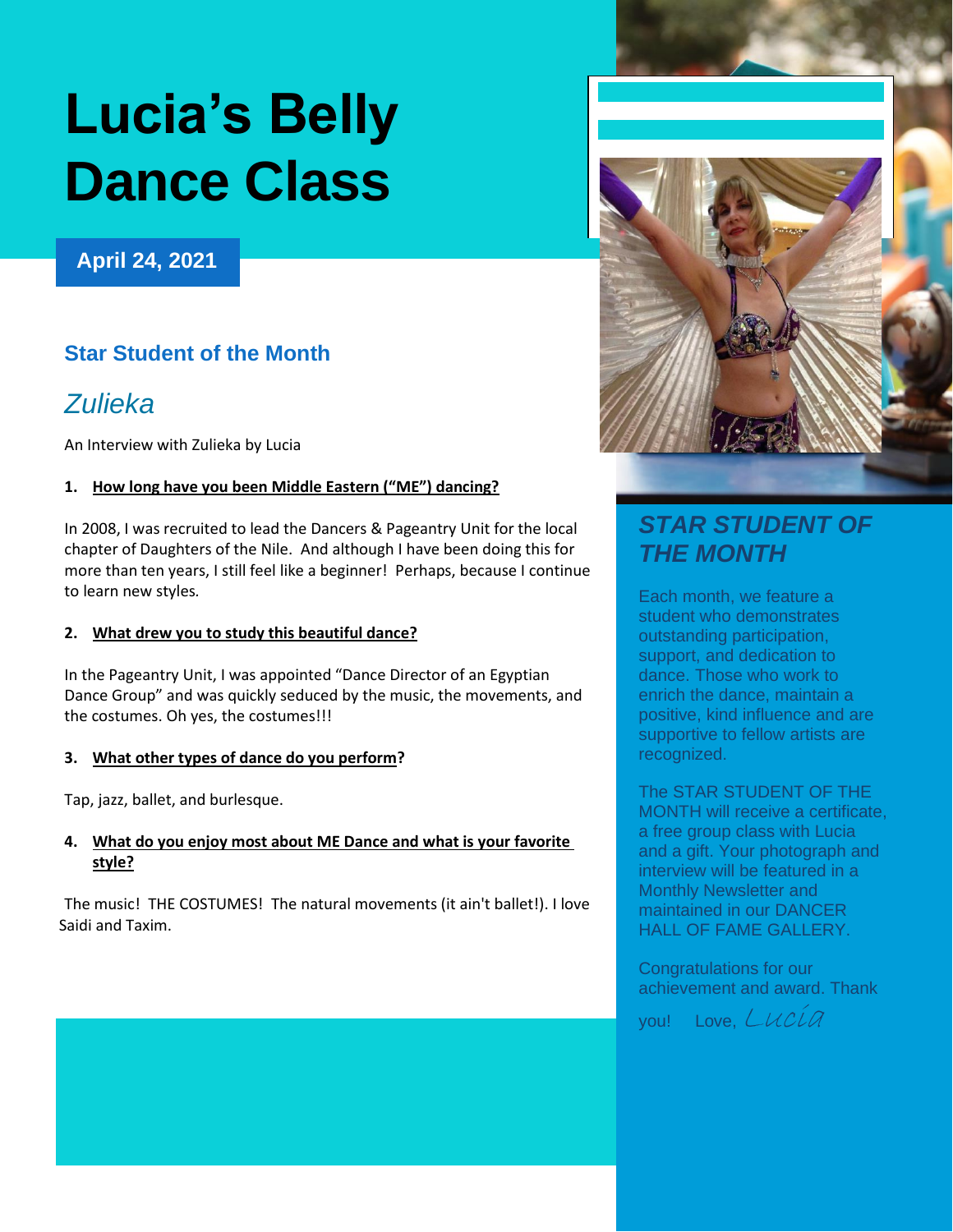

#### **5. What do you enjoy most about ME Dance classes with Lucia?**

First, Lucia is a beautiful dancer! She brings a lot of energy to her classes. She is a thoughtful and attentive teacher. She makes her classes fun! We all have a good time! She offers performance opportunities to her students.

#### **6. What are your future or goals for ME dance?**

I hope to improve my technique and isolations. And I hope to perform more . . . live and up close and personal in the same room with my audience! No more "live from my living room" on Zoom! I need to learn the different styles of music and the rhythms.

#### **7. Anything else you would like to share?**

I am sponsoring Egyptian Artist Ehab Gadalla for a weekend of dance July 10<sup>th</sup> and 11<sup>th</sup>, at LaVie Dance & Culture Studio. A show will be held, details to follow. It will be Master Gadalla's first visit to Southern California, and we are excited to welcome him and to study from him.

# **STAR STUDENT OF THE MONTH -** *ZULIEKA*